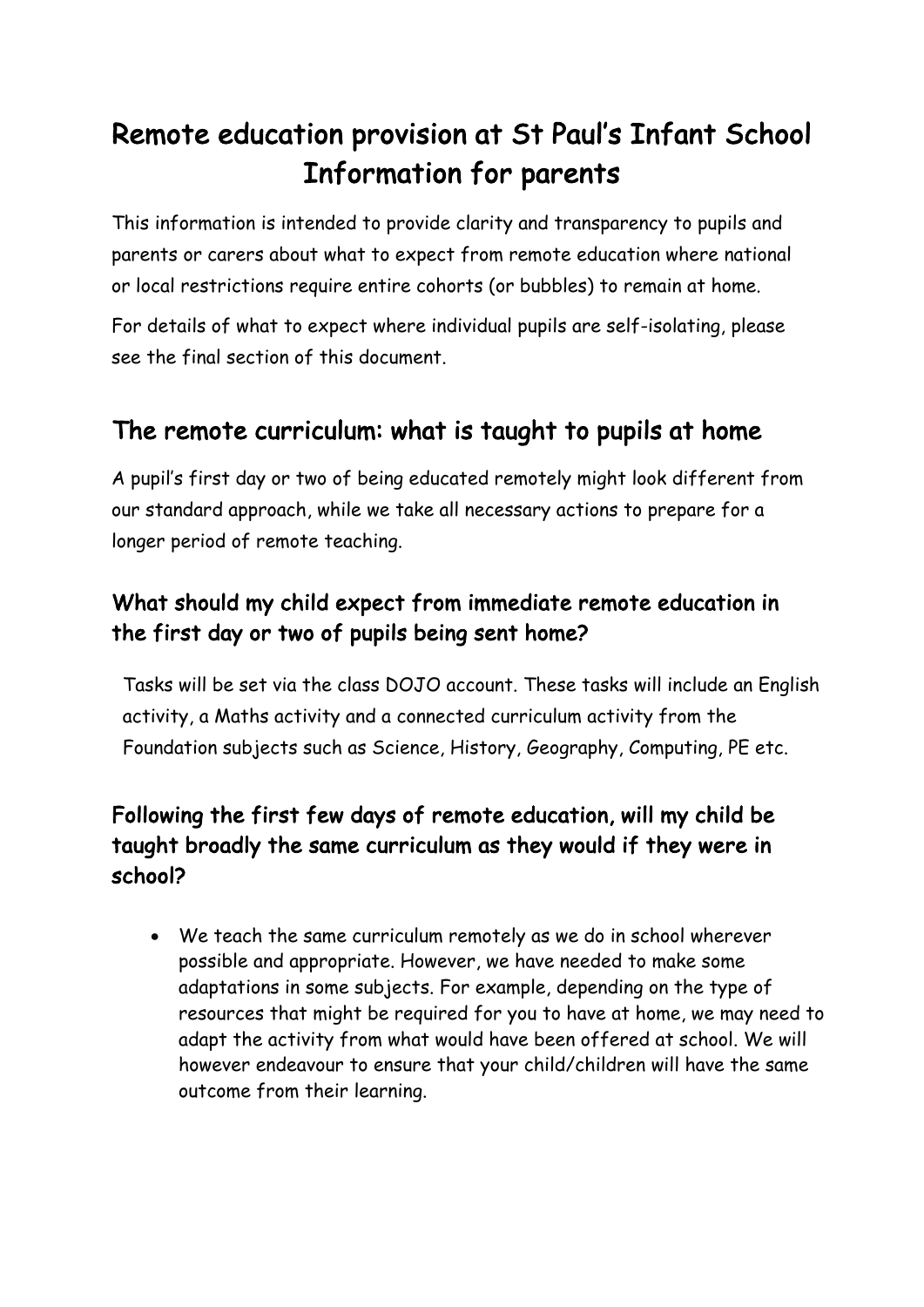## Remote teaching and study time each day

#### How long can I expect work set by the school to take my child each day?

We expect that remote education (including remote teaching and independent work) will take pupils broadly the following number of hours each day:

| <b>EYFS</b> | Live Taught phonics by a class<br>teacher / teaching assistant daily<br>for 30 minutes at assessed ability.                                                                                           |
|-------------|-------------------------------------------------------------------------------------------------------------------------------------------------------------------------------------------------------|
|             | English task 30 minutes                                                                                                                                                                               |
|             | Maths task 30 minutes                                                                                                                                                                                 |
|             | Live Story/Teaching/Check in time<br>30 minutes                                                                                                                                                       |
|             | Children also encouraged to<br>complete 60minutes of child<br>initiated time and share outcomes<br>or learning with their teacher via<br>DOJO or in catch-up session.                                 |
| Key Stage 1 | Live Taught phonics by a class<br>teacher / teaching assistant daily<br>for 30 minutes at assessed ability.<br>English task 45 minutes<br>Maths task 45 minutes<br>Connected Curriculum task or PE 45 |
|             | minutes<br>Live Story/Teaching/Check in time                                                                                                                                                          |
|             | 30 minutes                                                                                                                                                                                            |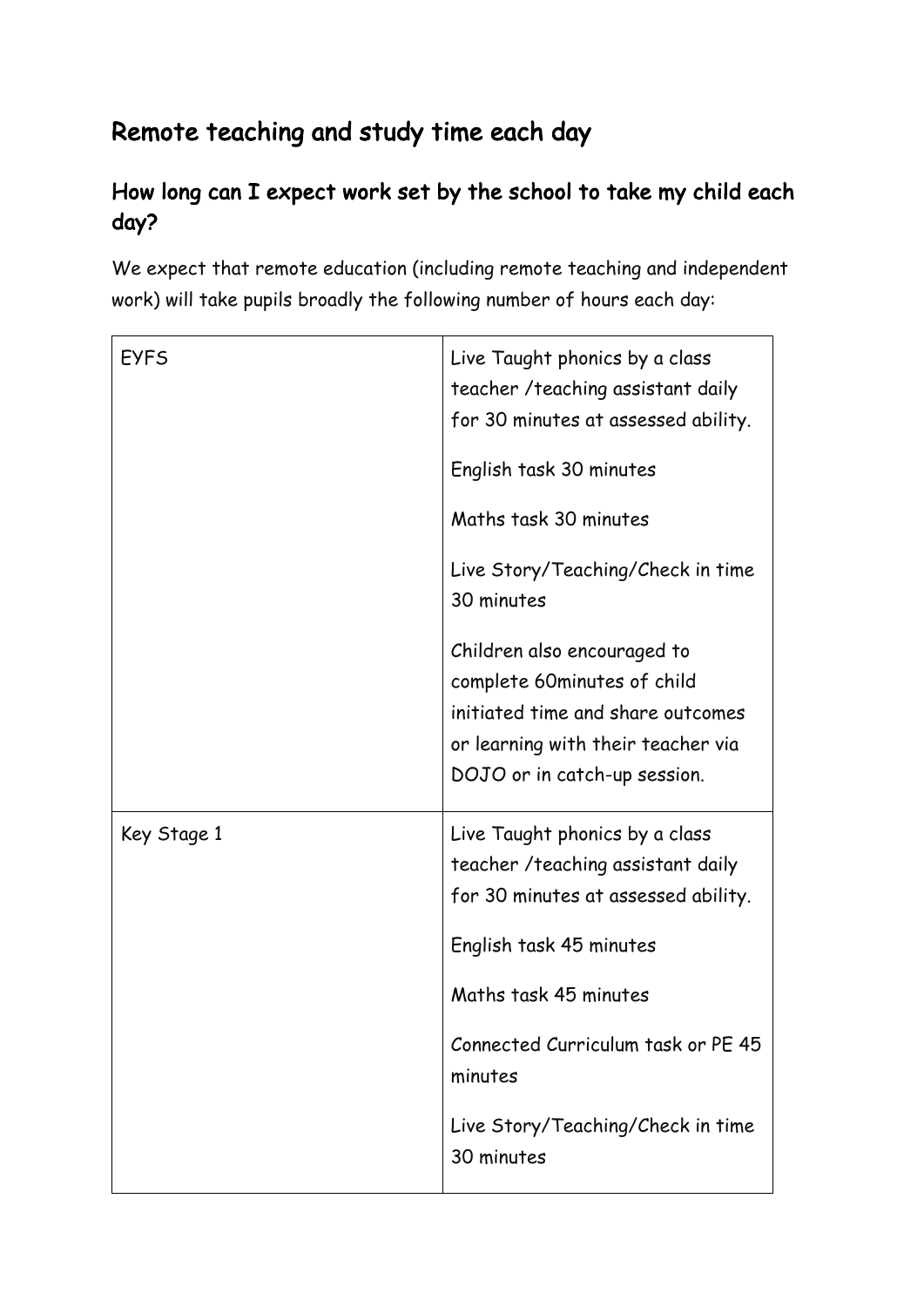### Accessing remote education

#### How will my child access any online remote education you are providing?

Children's live sessions will be taught via a Zoom link.

Children's daily tasks will be posted to DOJO the evening before to enable prior preparation if needed for working parents the next day.

Education City and Purple Mash may also be used to set specific task for children.

#### If my child does not have digital or online access at home, how will you support them to access remote education?

We recognise that some pupils may not have suitable online access at home. We take the following approaches to support those pupils to access remote education:

Currently under government guidelines, St Paul's cannot apply for laptops or devices for any of the children that attend.

After parents have confirmed if they have a WIFI connection or not with the Head Teacher/Deputy Head Teacher we can apply for extra data on a mobile for those households that DO NOT have a WIFI connection.

For some children and parents school realise that a pack of paper tasks and resources are more appropriate and these will be delivered where possible on a two-week basis. Work can still be shared via the class DOJO, during catchup Zoom sessions as data allows, or can be brought back into school after lockdown ends.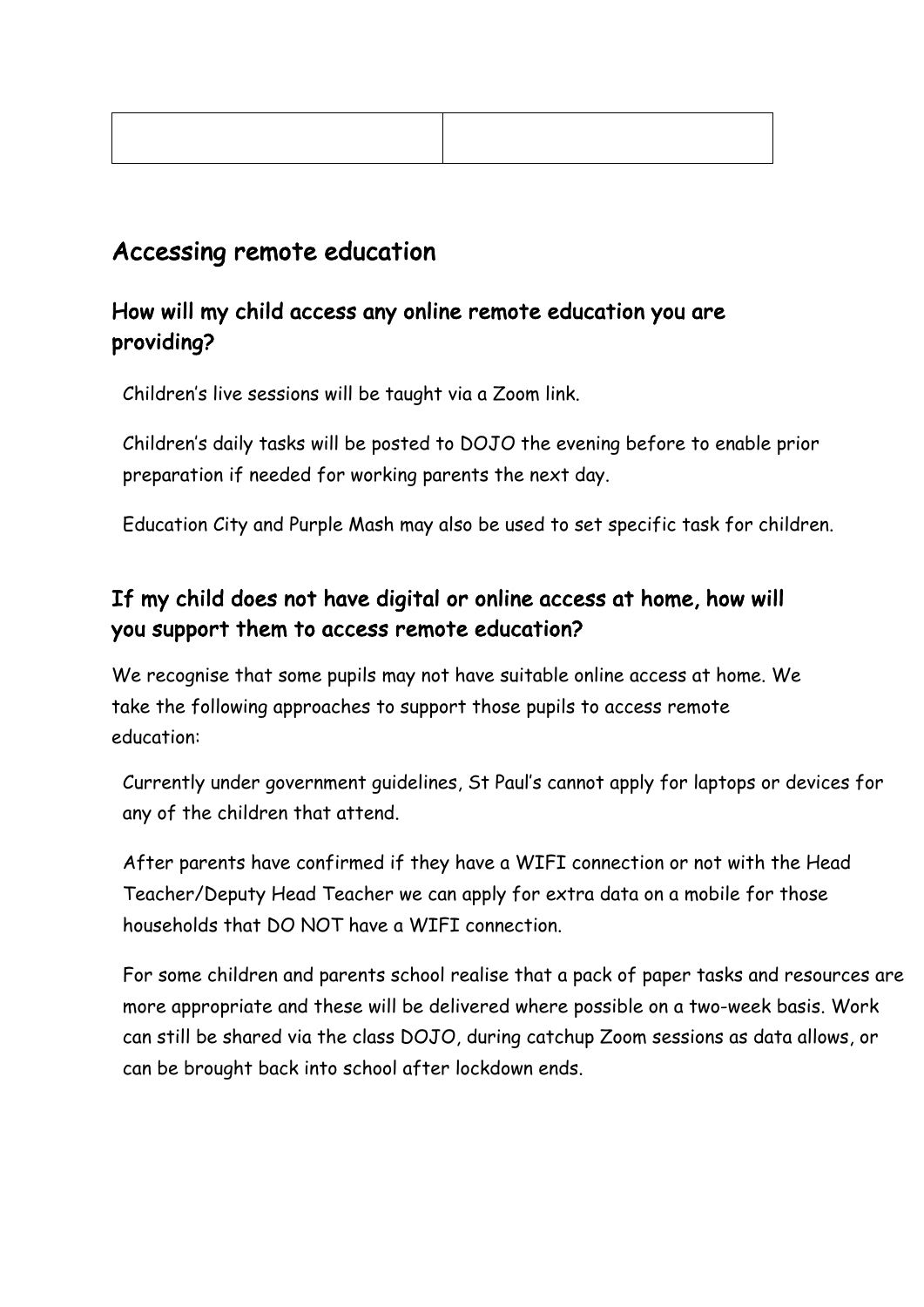#### How will my child be taught remotely?

We use a combination of the following approaches to teach pupils remotely:

- live teaching (online lessons) via Zoom
- Model teaching videos from school staff via DOJO
- Recordings on the school website
- recorded teaching (e.g. Oak National Academy lessons, video/audio recordings made by teachers)
- printed paper packs produced by teachers (e.g. workbooks, worksheets)
- commercially available websites supporting the teaching of specific subjects or areas, including video clips or sequences

## Engagement and feedback

#### What are your expectations for my child's engagement and the support that we as parents and carers should provide at home?

- Where data allows, parents are expected to upload their child's daily learning to DOJO via their portfolio.
- Where data allows, to join Zoom catch-up children can share learning here, expectation set in previous session.
- Individual conversations had with parents when expectations not being met, to support in other ways.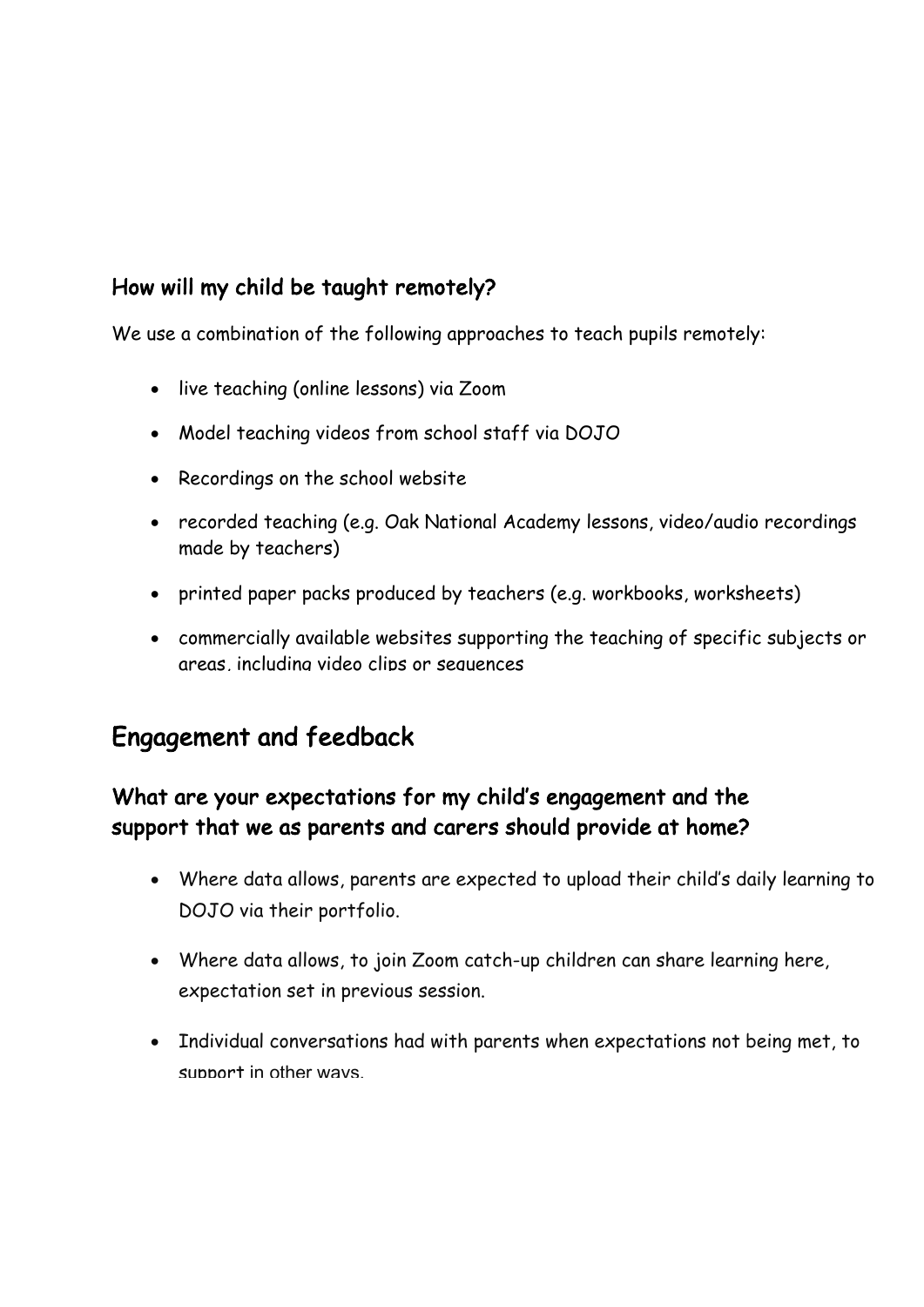#### How will you check whether my child is engaging with their work and how will I be informed if there are concerns?

- Teachers will monitor engagement weekly and record on a class sheet, including phonics sessions, catch-up sessions and work uploaded to DOJO
- Individual phone calls or emails will be made if teachers are concerned about engagement levels and support offered to improve this.

#### How will you assess my child's work and progress?

- All work uploaded to DOJO will receive acknowledgement and be assessed by the teacher.
- Individual support via a message or short Zoom session will be offered where appropriate.
- Focused small group teaching via Zoom will be offered when work is assessed as needing support or children not reaching the expectation of the teacher.
- During phonics sessions, (Which are delivered at assessed levels) children will be monitored by the teacher and children will change groups if more challenge or support is needed. This will be communicated individually to the parents.

## Additional support for pupils with particular needs

#### How will you work with me to help my child who needs additional support from adults at home to access remote education?

We recognise that some pupils, for example some pupils with special educational needs and disabilities (SEND), may not be able to access remote education without support from adults at home. We acknowledge the difficulties this may place on families, and we will work with parents and carers to support those pupils in the following ways: